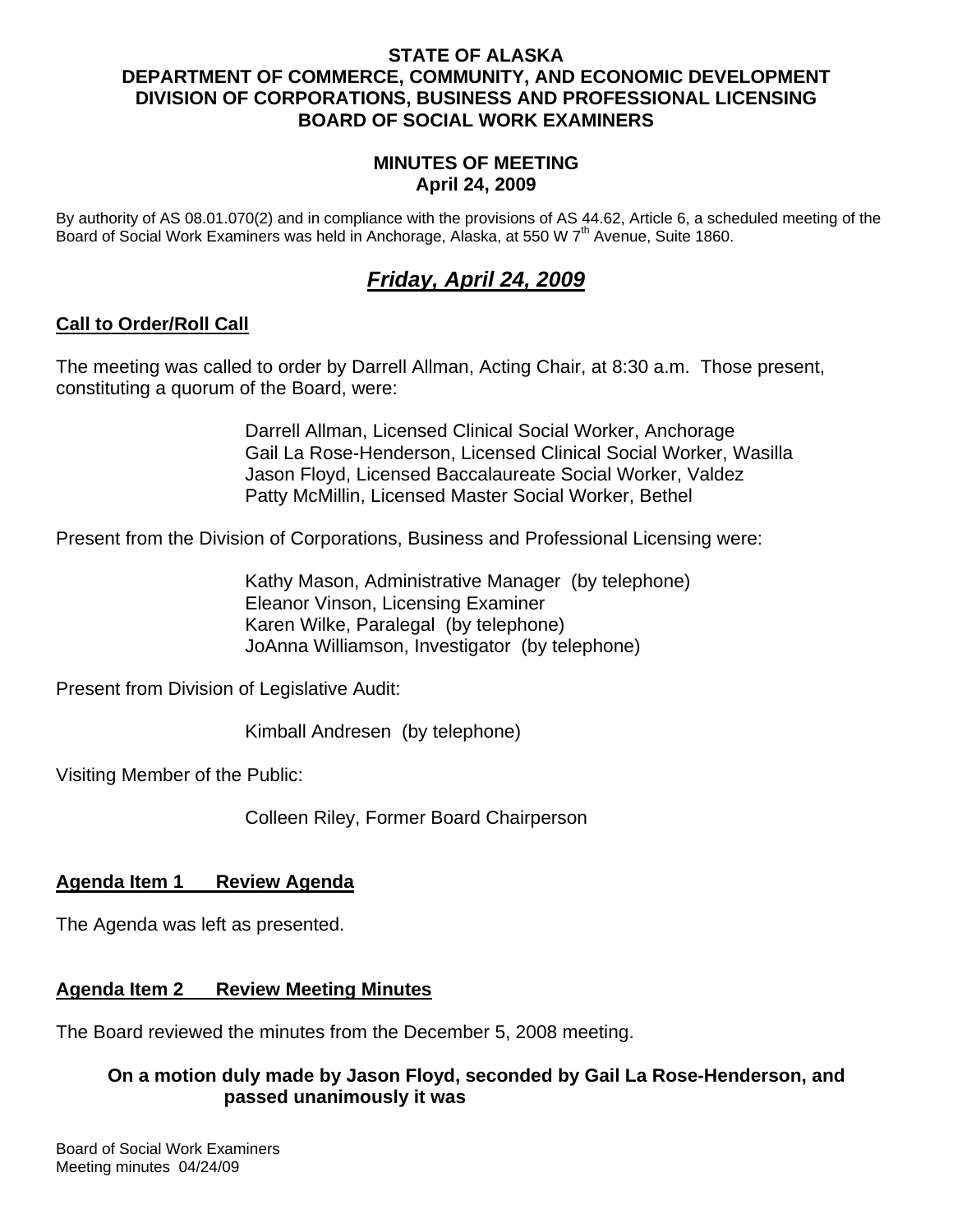**RESOLVED that the Board accept as amended the December 5, 2008, meeting minutes.** 

### **Agenda Item 3 Election of Board Officers**

### **On a motion duly made by Jason Floyd, seconded by Gail La Rose-Henderson, and passed unanimously it was**

 **RESOLVED that the Board nominate Darrell Allman as Chair of the Board of Social Work Examiners** 

### **On a motion duly made by Jason Floyd, seconded by Patty McMillin, and passed unanimously it was**

## **RESOLVED that the Board nominate Gail La Rose-Henderson as Vice Chair of the Board of Social Work Examiners**

The Chair formally welcomed Patty McMillin to the Board of Social Work Examiners.

### **Agenda Item 4 Old Business**

### A. Non-response of Board members to mail ballots

The Board discussed the difficulties encountered with mail ballots. The division had suggested not mailing out ballots and having another meeting. The Board would like to meet every four months, with emergency mailouts if necessary.

### B . ASWB meeting report

Gail La Rose-Henderson reported on the Association of Social Work Board's (ASWB) meeting. She emphasized that it is very informative and the new board member training is very good.

There was information on tele-health. It allows one to get the feeling of what others are concerned with; gives new resources. The meeting helped one get "the big picture"

# **Agenda Item 5 Regulations**

### A. Application made under oath/penalty

Application made under oath/penalty This was an "FYI". This was signed into law and became effective on February 28, 2009.

This regulation adds 12 AAC 18.140 (c) regarding application made under oath and the penalty and changes to 12 AAC 18.100 (a), 12 AAC 18.110, 14 AAC 18.140, and 12 AAC 18.200.

The Board Chair requested that the licensing examiner set up a document tracking the legislative information of the Board. This would show such things as when supervision change occurred; when licensing began (no longer grandfathered).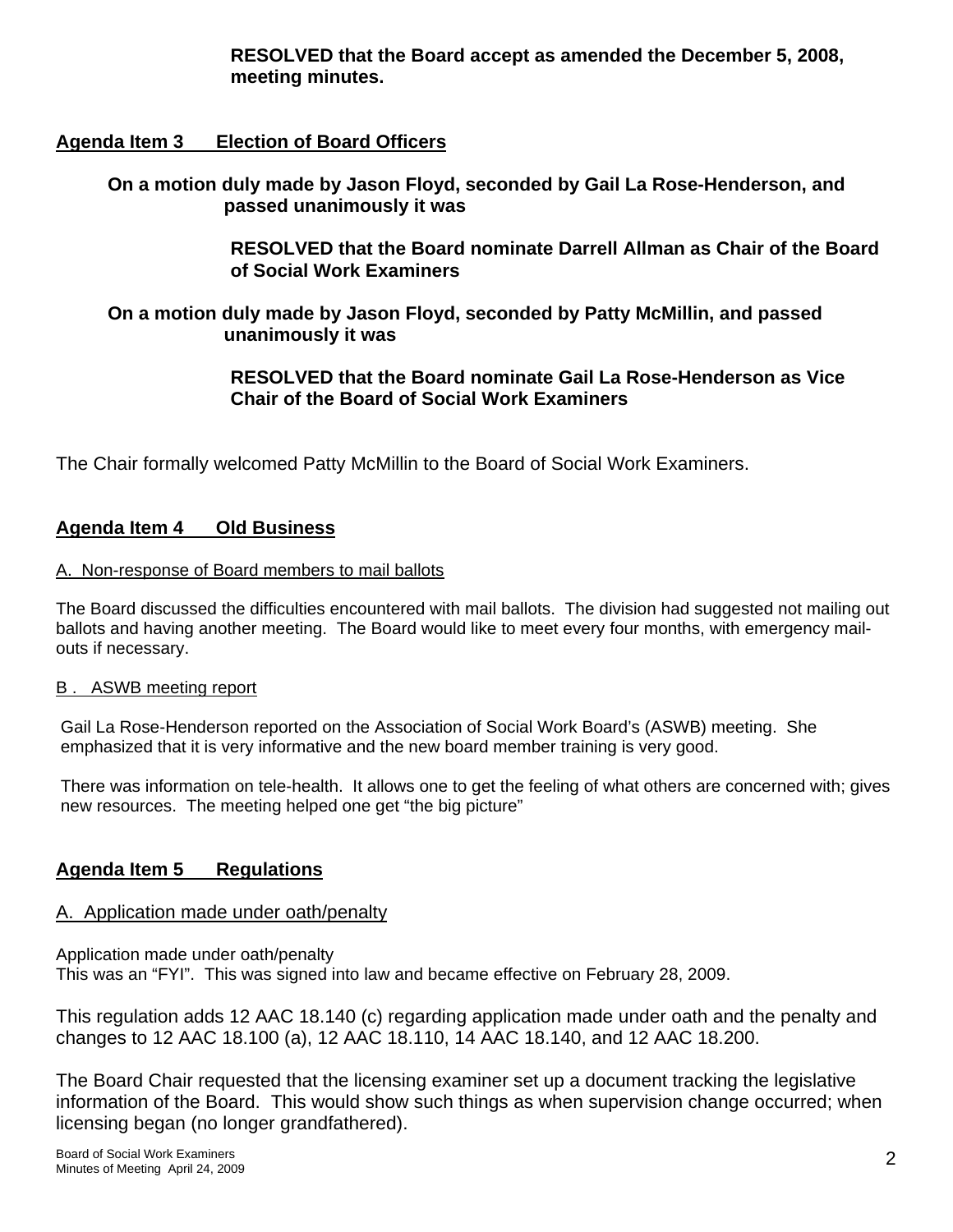## B. Change alternate supervision 12.AAC.18.115

This was concerning face-to-face supervision. There is no place that says how much face to face supervision is required when using alternate supervision. The Board feels that face to face supervision is critical, but does not want to define in regulation how many hours are required. It will be decided on a case by case basis; to be determined by the Board if the alternate supervision will be acceptable.

# **Agenda Item 6 Correspondence**

## A. McMurren – alternate supervision

Christy McMurren was asking for approval to use alternate supervision, by being allowed to use supervision provided by telephone from a person out of state. Some of the supervision had already taken place.

There was discussion regarding alternate supervision when living in Anchorage, which is not considered to be a remote location.

### **12 AAC 18.115. SUPERVISION OF EXPERIENCE FOR CLINICAL SOCIAL WORK LICENSE**

(d) To receive the exception in  $(c)(1)$  of this section, an applicant who practices in a remote location must, before the supervision begins, submit a written request to the board to allow supervision by telephonic or electronic means. The board will approve a request for telephonic or electronic supervision of an applicant who practices in a remote location if the board determines that

(1) approved clinical supervisors are not practicing at, or within a reasonable distance of, that location; or

(2) the approved clinical supervisors practicing at that location cannot provide appropriate supervision

because of the supervisor's relationship to the applicant, a possible conflict of interest, or other good cause shown.

(e) For good cause shown to the board's satisfaction, the board will accept an alternate plan of supervision that varies from the requirement of this section, if the applicant

(1) submits the alternate plan in writing to the board; and

(2) receives approval of the alternate plan by the board before the applicant begins the alternate supervised experience.

# **On a motion duly made by Patty McMillin, seconded by Gail La Rose-Henderson, and passed unanimously it was**

# **RESOLVED that the Board, Based on 12 AAC 18.115, deny Ms. McMurren's request for approval for alternate supervision that has already taken place without Board approval, or for future alternate supervision using this plan**

The Board encouraged Ms. McMurren to seek expertise in the Anchorage area for her supervision.

# B. Maya Raschel – alternate supervision

Ms. Raschel had requested approval for alternative supervision while overseas in Australia. The Board had requested additional information and she had submitted the additional information.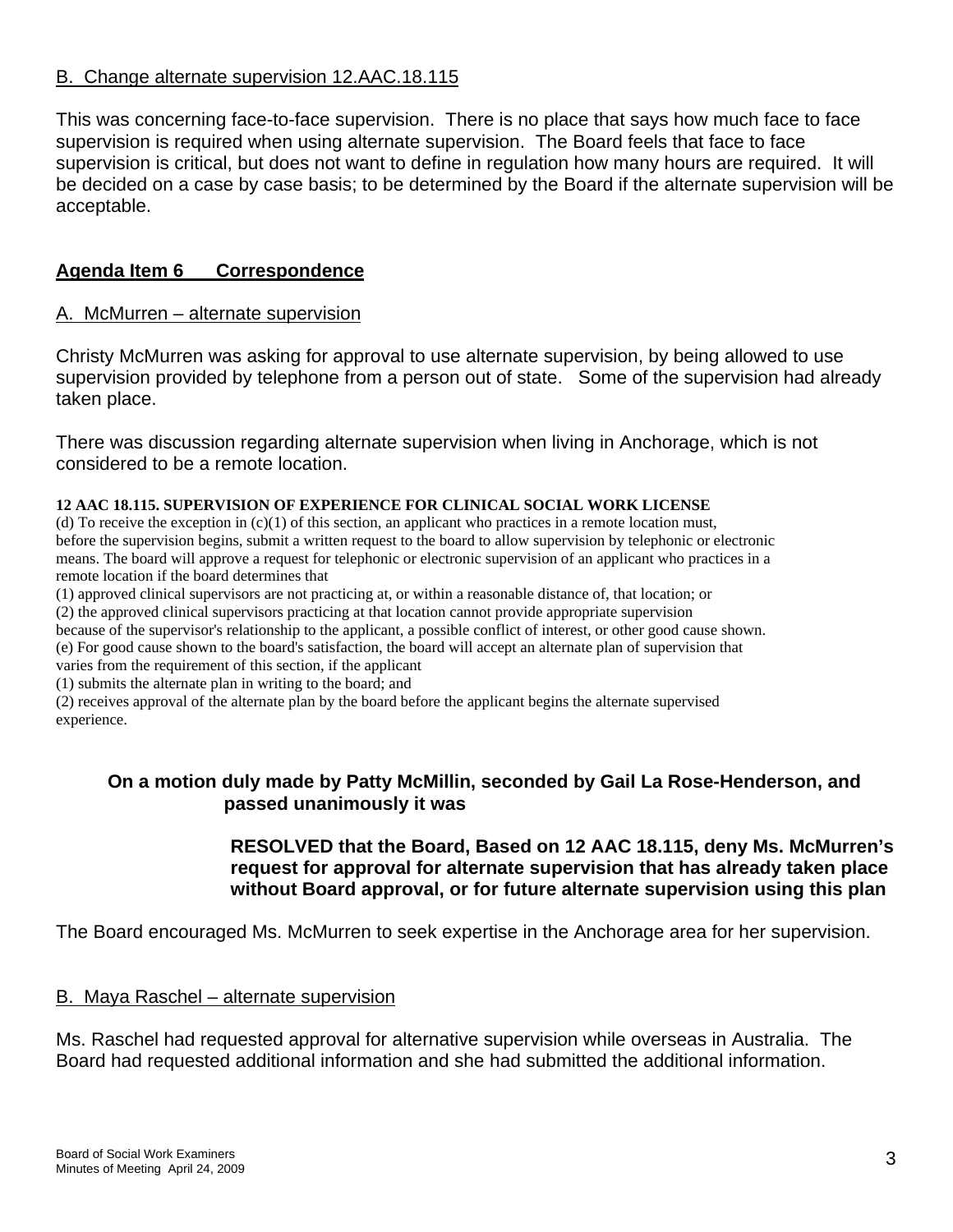### **On a motion duly made by Gail La Rose-Henderson, seconded by Patty McMillin, RESOLVED that the Board approve Maya Raschel's request for alternate supervision**

There was discussion regarding the public safety aspect and that this is the Alaska Board of Social Work Examiners, not an international board. Per 12 AAC 18.115, the Board may approve an alternate plan if a person is living in "a remote location". There was discussion regarding Australia being a "remote location" and how "remote location" was intended to be used in the Alaska Board regulations.

The Board voted on this motion. The following is the results:

 Voting in favor of accepting Ms. Raschel's request – two Voting not in favor of accepting Ms. Raschel's request – one Abstaining from voting: one (Jason Floyd)

The motion failed due to lack of quorum (no action can be taken); approval not given.

There was further discussion regarding a quorum and accepting Ms. Raschel's employment hours toward her required hours.

### **On a motion duly made by Patty McMillin, seconded by Gail La Rose-Henderson RESOLVED that the Board approve Maya Raschel's supervision by teleconferencing and current employment hours pending documentation from current supervisor as to the nature of the work**

Chair Allman felt it was not in the best interest of the public or the State of Alaska to approve work hours or supervision outside the jurisdiction of the United States. The alternate supervision was intended to be a way to fulfill the need of social workers practicing in the rural parts of Alaska.

The Board voted on the above motion. The following are the results:

Voting on whether or not to accept the motion:

 Darrell Allman – No Gail La Rose-Henderson – Yes Patty McMillin – Yes Jason Floyd - No

The motion failed due to lack of quorum (no action can be taken); approval not given.

# C. National Association of Scholars

The National Association of Scholars had previously asked the Board to cease relying on the Council on Social work Education to qualify social workers for licensure. There will be no letter/reply needed.

# E. Stacey Reay – complaint OCS

Ms. Reay wrote regarding the use of the term "social worker" as it is being used in courts and the need for education of the public as to the use of this as a generic term.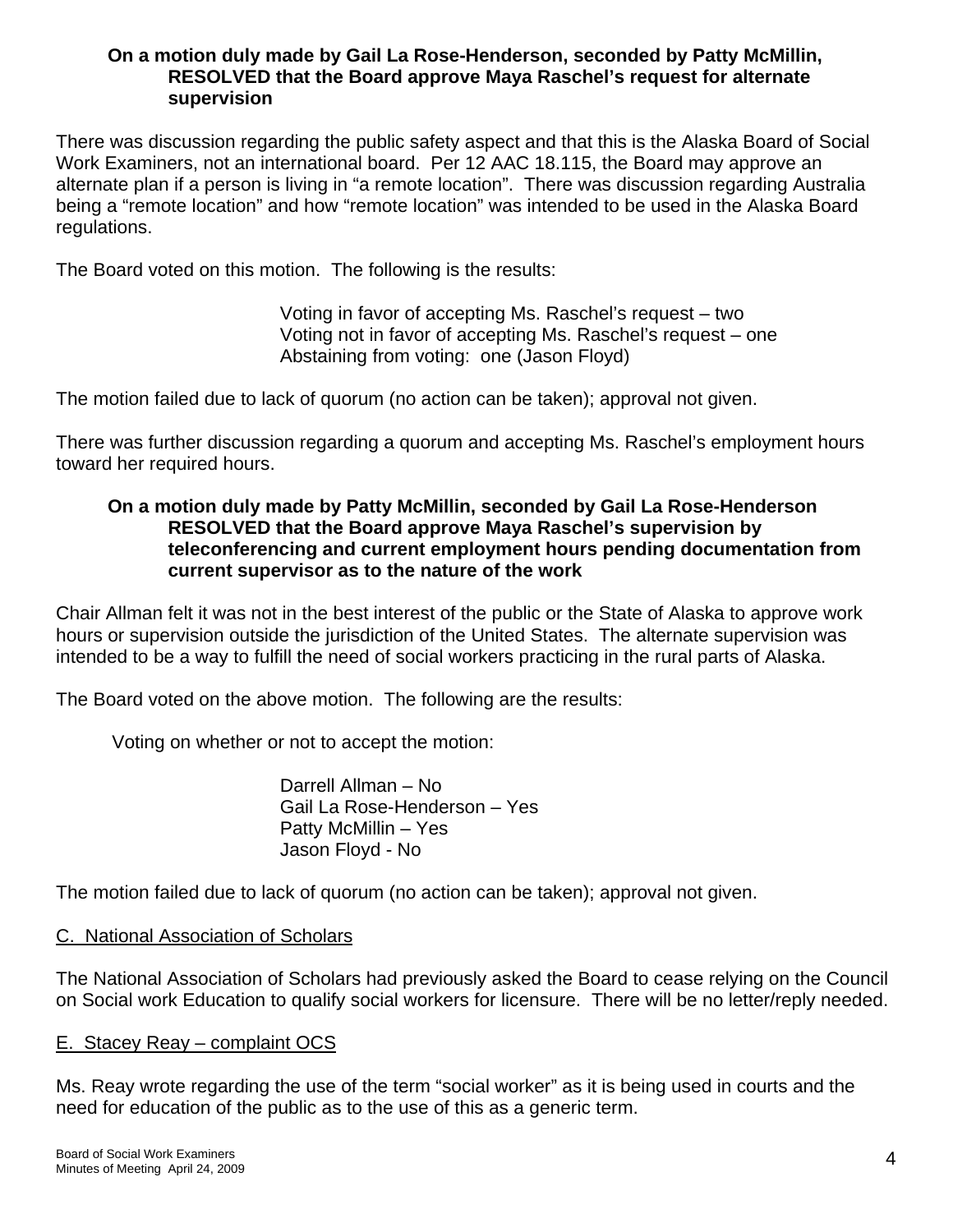There was discussion regarding how the Board has written to the Office of Children's Services in the past regarding licensure and how some employers are not requiring licensure.

Jason Floyd discussed how OCS is advertising for non-social workers in positions that had previously been social work positions.

The Board discussed requesting the investigator look into court records and see if people who are not social workers are, indeed, presenting themselves as social workers in violation of 08.95.100. There was discussion regarding the scope of such an investigation and the specific question that is being asked.

There was discussion on how to get information out to the public.

Jason Floyd will work on obtaining information regarding public service announcements to educate the public on the licensing of social workers. The Board also feels that it would be good to invite the local (Fairbanks) school of Social Work to the next meeting to begin a dialogue regarding the concern of licensing information and requirements getting to their students.

### **Agenda Item 7 Application Review**

The Board reviewed applications:

### **On a motion by Gail La Rose-Henderson, seconded by Jason Floyd, and approved unanimously it was**

### **RESOLVED to approve the following Social Work applications:**

### CLINICAL SOCIAL WORKER BY EXAMINATION:

EMERSON-WINTER, DENNITA KARG, SHELLEY GARNER, NIKKI HAY, LISA MANDSAGER, RACHEL O'BRIEN, ANNE PEEKS, JENNIFER

### CLINICAL SOCIAL WORKER BY CREDENTIALS:

RAGAN, SHAWNA YOUNG, MERLIN

### MASTER SOCIAL WORKER BY EXAMINATION:

HONNER, CHARLOTTE ISAEFF, KRISTI JOHNSON, STEPHANIE LUBY, ANNA NELSON, MATTHEW RICHMOND, KATHLEEN

Board of Social Work Examiners Minutes of Meeting April 24, 2009 5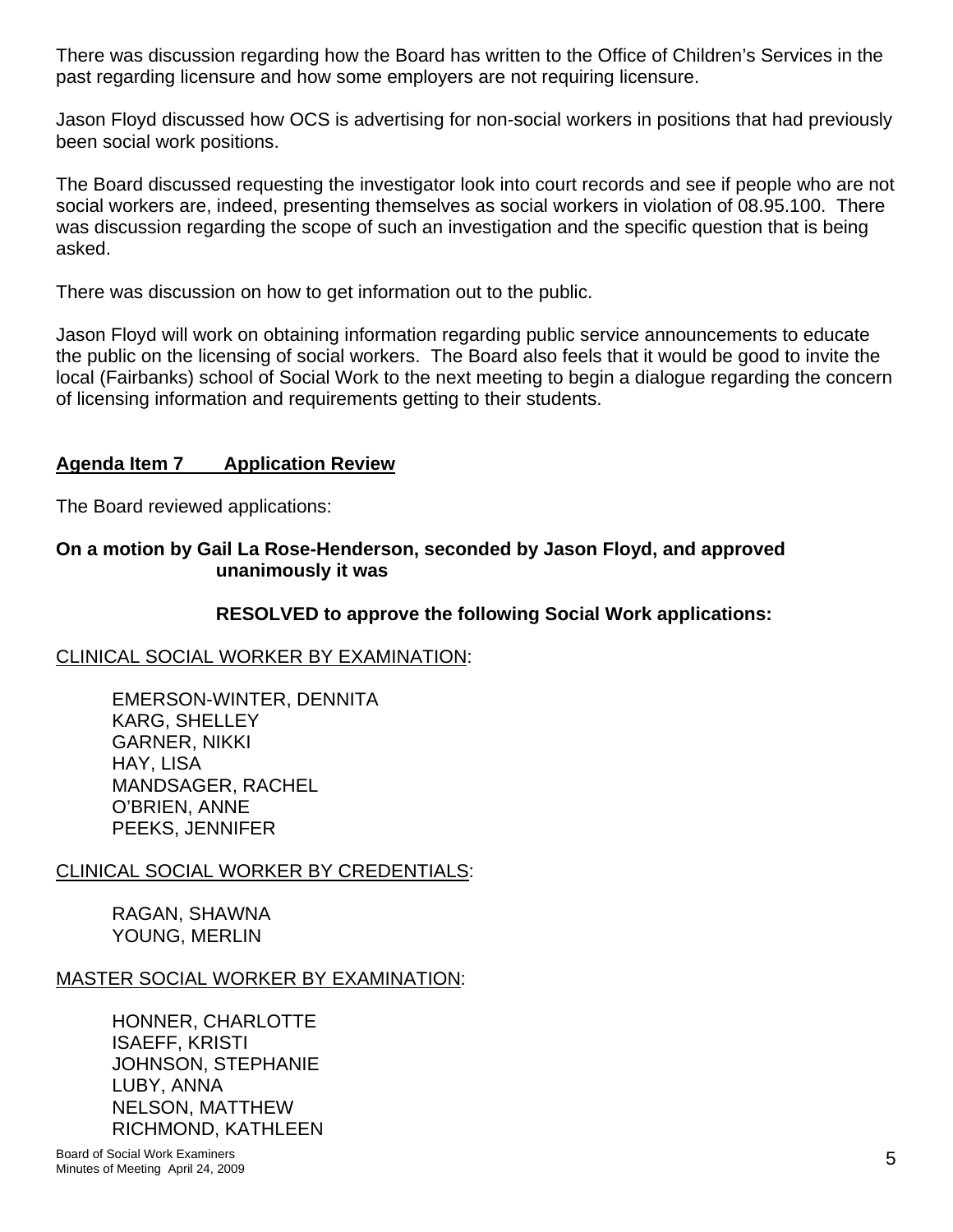### SELL, DEBBIE SENSENIG, GWEN

### MASTER SOCIAL WORKER BY CREDENTIALS:

BUBAR, CHRISTINE MOON, HEATHER RENNOLDS, SUSAN

### BACCALAUREATE SOCIAL WORKER BY EXAMINATION:

LEHODIK-ALEXANDER, REBECCA

#### BACCALAUREATE SOCIAL WORKER BY CREDENTIALS:

ALLEN, JENNIFER

#### CEU AUDITS

 HENKELMAN, JAMES JAMIESON, MELODY LALLY, EILEEN

#### REINSTATEMENT

KILKENNY, KIMBERLY

#### EXTENSION

 BUSH, JAY CALHOUN, SHERSTON GREGORY, ANGELA MCDONALD, LARA MENTH, LISA SMITH MONREAL, AMALIA

**On a motion by Gail La Rose-Henderson, seconded by Jason Floyd, and approved unanimously it was** 

> **RESOLVED to approve the following Continuing Education Providers' applications:**

#### AWARE

 An Integrated Approach to Childhood Exposure to Violence & Implications for Early Brain Development

#### Alaska Center For Resource Families

 2009 Kenai Peninsula Out of the Home Care Conference Fostering Hope: For Children, Families & Our Community

#### Beyond Borders

Board of Social Work Examiners Board of Social Work Examiners 66 April 24, 2009 66 April 2012 12:30 66 April 2012 12:30 66 April 24, 2009 66 April 24, 2009 66 April 2012 12:30 66 April 24, 2009 66 April 24, 2009 66 April 2012 12:30 66 April 2012 12:30 6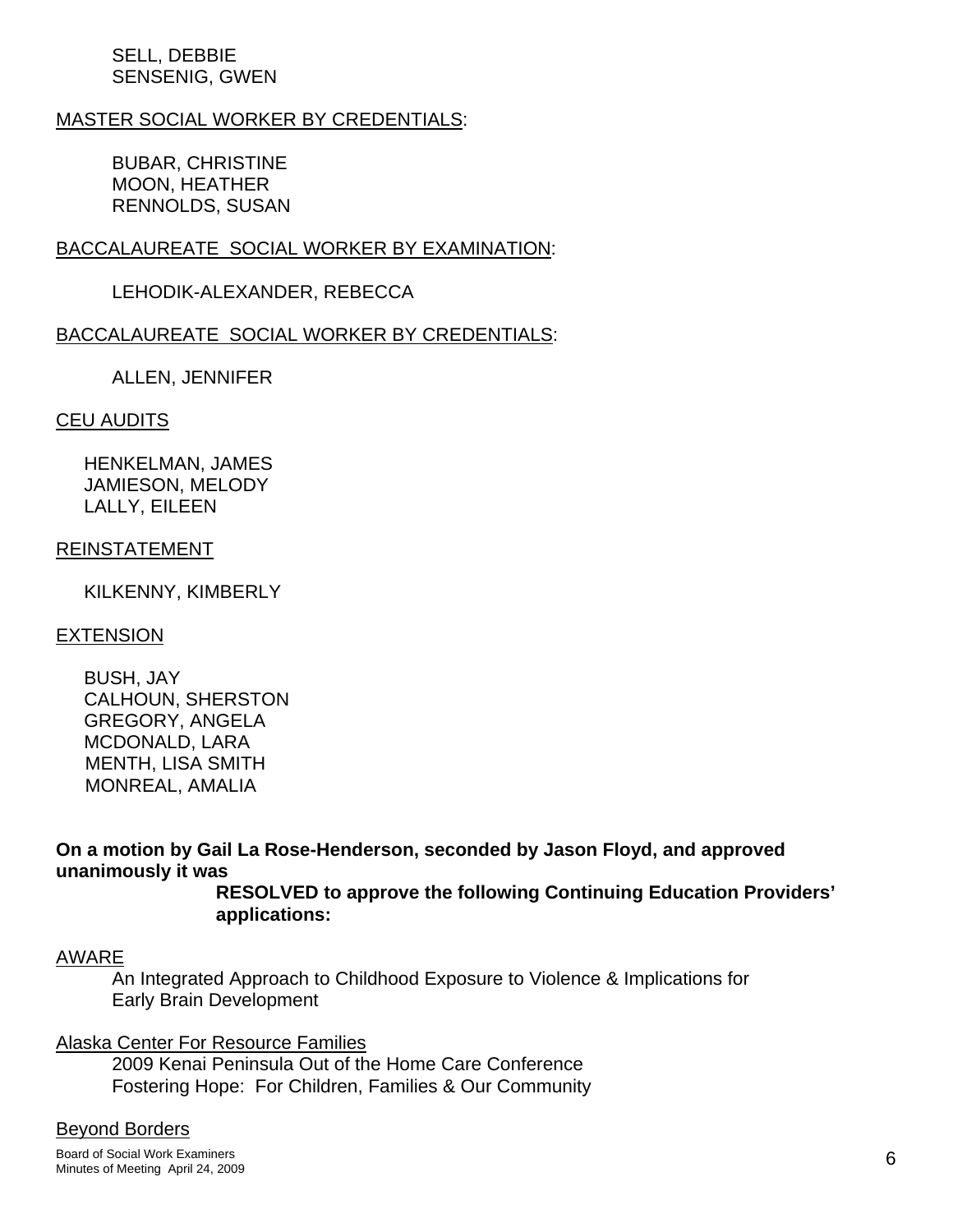- 1. Helping Those Who Experience Depression & Anxiety
- 2. Helping Those Who Experience Grief & Loss

Casey Family Programs

Knowing Who You Are

Central Peninsula Hospital, Behavioral Health Dept Community Trauma Training

# Co-Occurring Disorders Institute, Inc (CODI)

- 1. Hippa and 42 CFR
- 2. Ethics

Lynn Canal Counseling Services

Attachment in the Classroom

# MEDS-PDN

Legal Issues in Behavioral Health in Alaska

# UAF Alaska Rural Behavioral Health Training Academy

- 1. Drum Circle
- 2. Motivational Interviewing

# Yukon Kuskokwim Health Corp

- 1. Our Children Our Future
- 2. Connecting Our Children to Past, Present, and Future

# Rural Alaska Community Action Program, Inc

2009 Rural Providers' Conference:

- 1. Innovative Treatment Interventions for Youth with FASD
- 2. HIV Prevention, Stigma & Resilience
- 3. Pathway to Hope / A Time to Heal
- 4. Meth 360: Never a First Time
- 5. Honoring, Supporting & Empowering Grandparents Who Are Raising Their Grandchildren within Rural Communities
- 6. Strong at the Broken Places group therapy for PTSD
- 7. It is a Pain
- 8. What do Kids Need so Suicide is Not an Option?
- 9. STEPS to Interfacing Schools & Community Mental Health
- 10. Tobacco Policy How it Relates to Your Community
- 11. An Empowerment Model of Recovery From Sexual Abuse For Indigenous Men
- 12. Assertive Cultural Communications Secrets: Who Are They?
- 13. Freedom of Choice in the Lives of People With Disabilities
- 14. Healthy Boundaries
- 15. Peacemaking: Skills and Perspective for Resolving Conflicts
- 16. The Spiritual Care of Addicts and Those Who Love Them
- 17. Grief & Health Part 1 & 2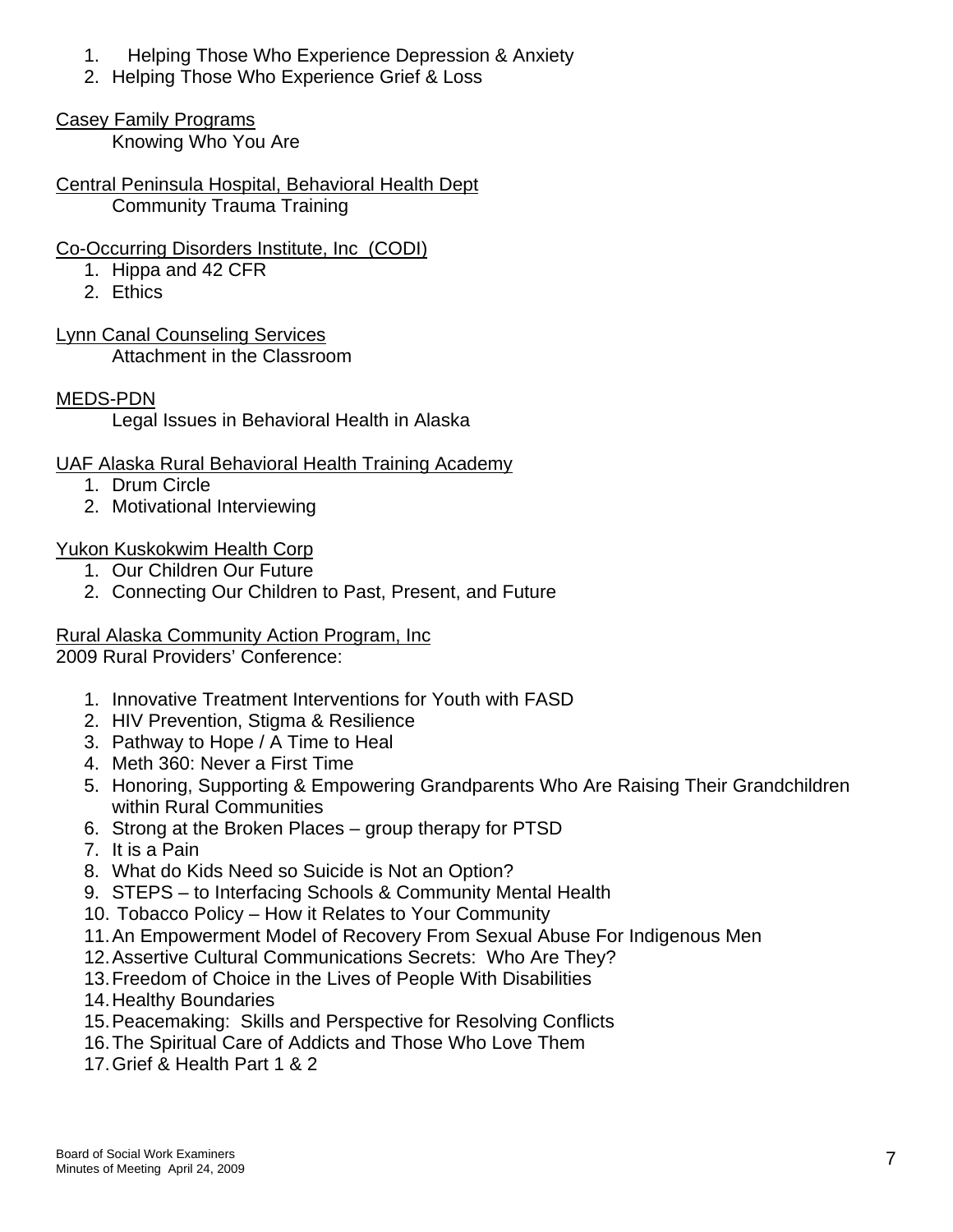# **On a motion by Gail La Rose-Henderson, seconded by Jason Floyd, and approved unanimously it was**

# **RESOLVED to approve PENDING the following Social Work applications:**

### CLINICAL SOCIAL WORKER BY EXAMINATION

MICHAELSON, COLETTE

### **Agenda Item 8 New Business**

### A . CEU Providers' inaccuracies (FYI)

This was an "FYI" for the Board. It has been found during a board audit, that there are providers who are claiming that their courses are "sponsored by the Alaska Board of Clinical and Social Work Examiners". The Board of Social Work Examiners does not sponsor any courses; they approve courses for continuing education.

### B . ASWB Exam pass rate

This was an "FYI" report from the Association of Social Work Boards regarding the pass/fail rate for applicants from Alaska who have taken their examination, which is required for licensure by examination.

### **Agenda Item 9 Public Comment**

There was no public comment.

# **Agenda Item 10 Budget Report**

Administrative Officer Cathy Mason explained to the Board what is involved in the different categories of the budget report. She informed the Board that, as of this time, this board is in good financial shape.

# **Agenda Item 11 Paralegal Report**

Paralegal Karen Wilke gave the report to the Board. She also reminded the Board that they have previously adopted (in 2007) guidelines for discipline regarding CEU deficiencies. There is one pending audit at this time.

### A. Gardner

This matter has been reviewed and the audit is now approved and concluded.

### B . Aman

Mr. Randal Aman's license is currently suspended and he has not been in contact with our board paralegal.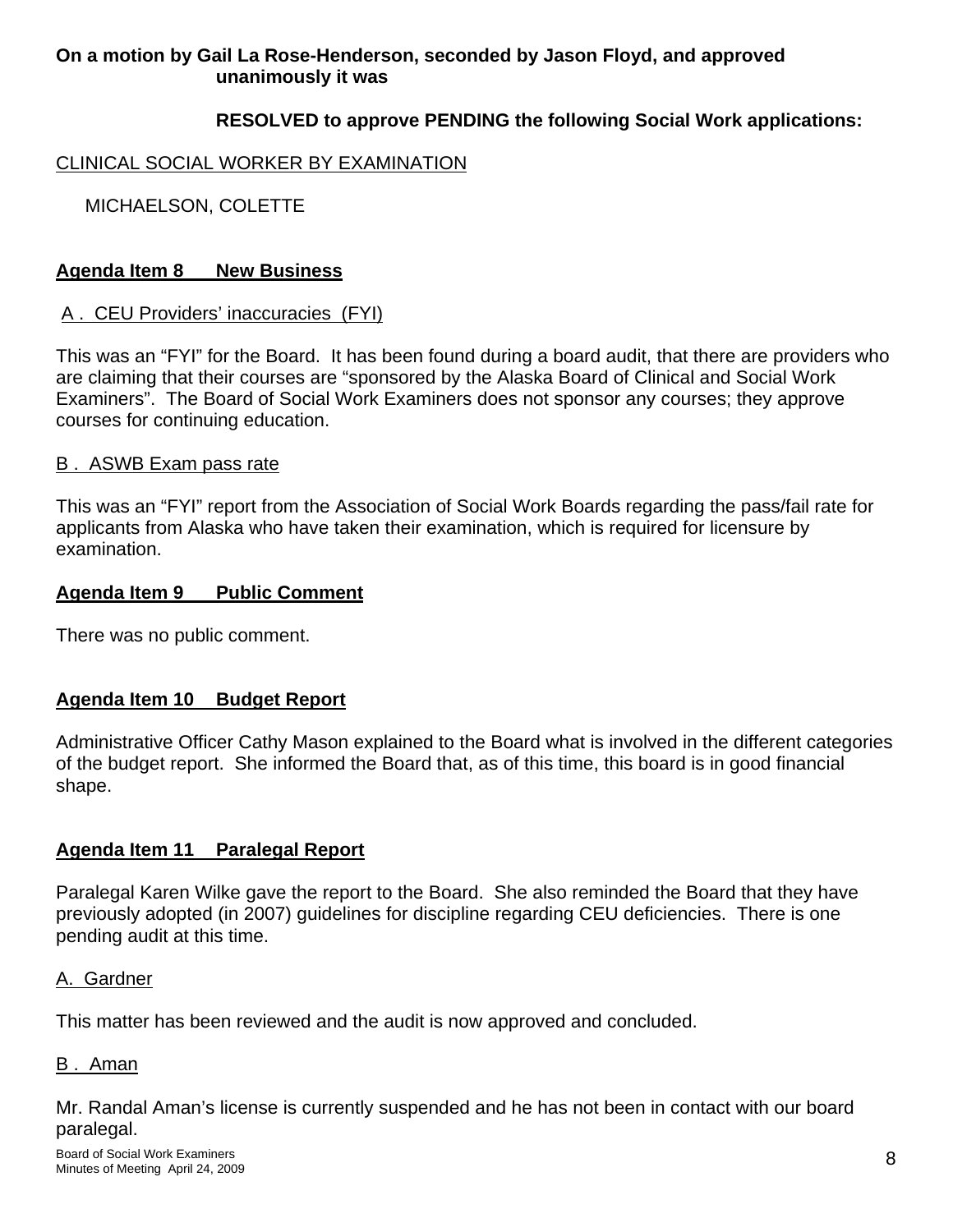### C. DeBoer

Ms. DeBoer's continuing education audit had previously been denied and she provided continuing education to be reviewed today as part of the requirements from the previous renewal period (2006- 2008).

### **On a motion by Jason Floyd, seconded by Gail La Rose-Henderson, and approved unanimously it was**

 **RESOLVED to accept the NASW letter submitted to the Paralegal as proof of Ms. DeBoer's CEU compliance.** 

### **Agenda Item 12 Investigator's Report**

Investigator Williamson gave the Board the report regarding cases opened and closed. There are no new open investigations at this time.

### **On a motion by Jason Floyd, seconded by Gail La Rose-Henderson, and approved unanimously it was**

### **RESOLVED to go into executive session regarding case 800-08-001**

Into executive session at 11:35 pm Out of executive session at 12:20 pm

**On a motion by Jason Floyd, seconded by Patty McMillin, and approved unanimously it was** 

### **RESOLVED to accept the consent agreement as presented for case number 800-08-001**

There was a Roll Call Vote on this motion: Darrell Allman – Vote to Accept Gail La Rose-Henderson – Vote to Accept Jason Floyd – Vote to Accept Patty McMillin – Vote to Accept **Agenda Item 13 Audit of licenses**

### Renewal Audits

The Board reviewed the continuing education information that had been submitted by licensees who were chosen in the renewal audit.

### **On a motion by Gail La Rose-Henderson, seconded by Jason Floyd, and approved unanimously it was**

 **RESOLVED to Deny the following Social Work CEU Audits:** 

 JACKSON, MONTEAN STALLARD, BARBARA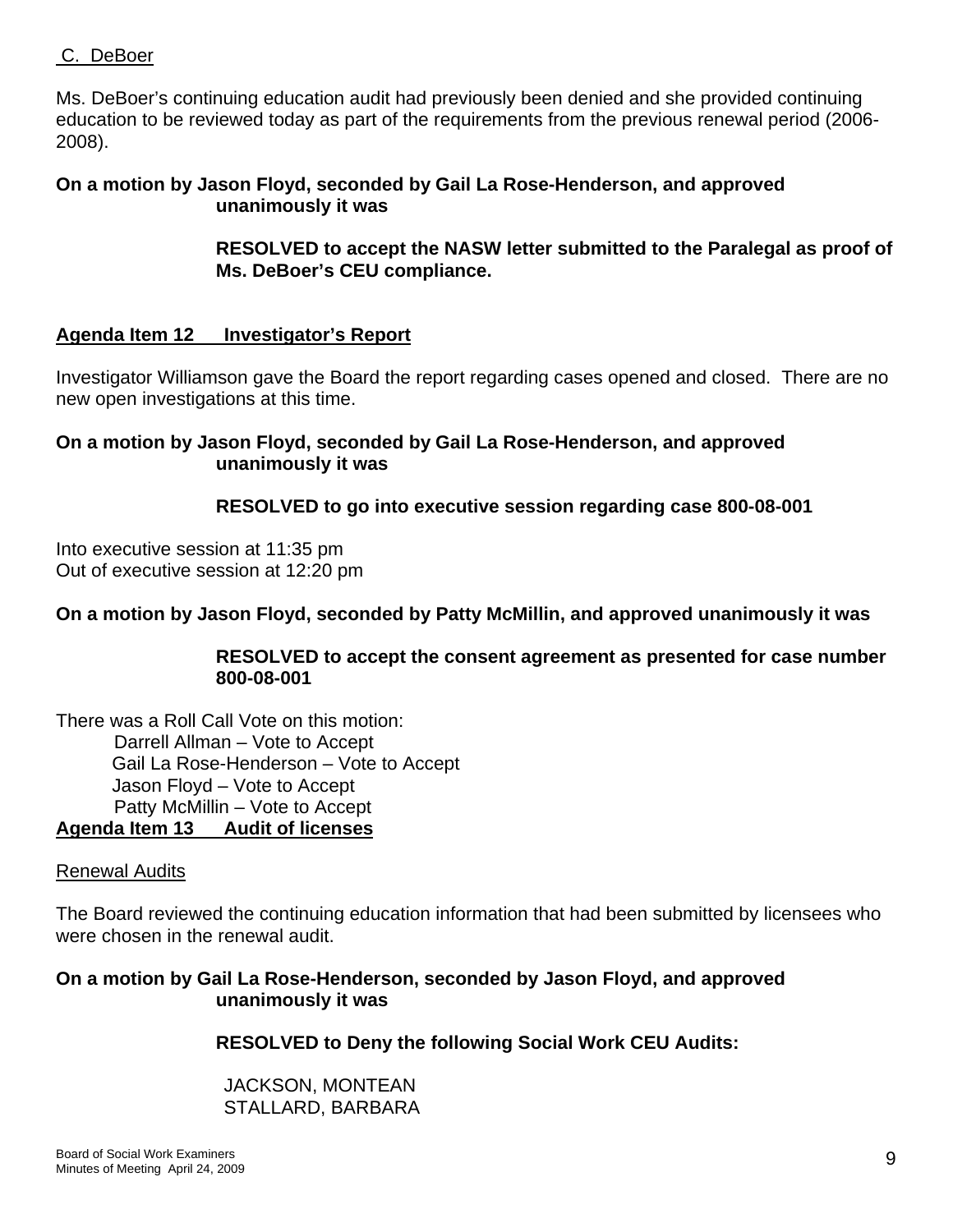# **Agenda Item 14 Board Business**

### A. Task List

Darrell Allman Find out when NASW will meet in Juneau

Jason Floyd Follow-up on public safety/education PSA possibilities regarding social work licensing and public rights or organizational/employer responsibilities

### B. Sign Wall Certificates

The wall certificates were signed and it was requested that some of the wording on the certificates be changed, such as changing "President" to "Chairperson".

### C. Schedule future meetings

The next meeting will be held August 28, 2009, in Fairbanks. The meeting will begin at 8:30 a.m.

### D. Sign Meeting Minutes

The December 5, 2008, meeting minutes were signed by the Board Chair.

### E. Discuss Travel Authorizations/collect & sign

Travel Authorizations were signed by the Board members and turned in.

### F. Ethics reports

There were no ethics violations reported.

Jason Floyd reported the change in his employment status to the board and his understanding and that no action against his license had been reported. There was no action reported to the Board that needed further information gathering and the board did not take a position on the employment action that had occurred with Jason.

### G. Training/conferences

The Board will send Darrell Allman to the ASWB Annual Meeting, October 29-31, 2009.

### **Agenda Item 15 Yearly Report**

For the 2009 yearly report, the Board discussed what it would like to see in its legislative recommendations and in its goals and objectives.

Some of the new legislative recommendations include the following:

- Add practice language to all levels of licensure
- Define the state's position on tele-health as it relates to the practice of social work
- Address licensure of school social workers

## **Upon a motion by Jason Floyd, seconded by Gail La Rose-Henderson and approved unanimously it was**

# **RESOLVED to adjourn the meeting at 5:25 p.m.**